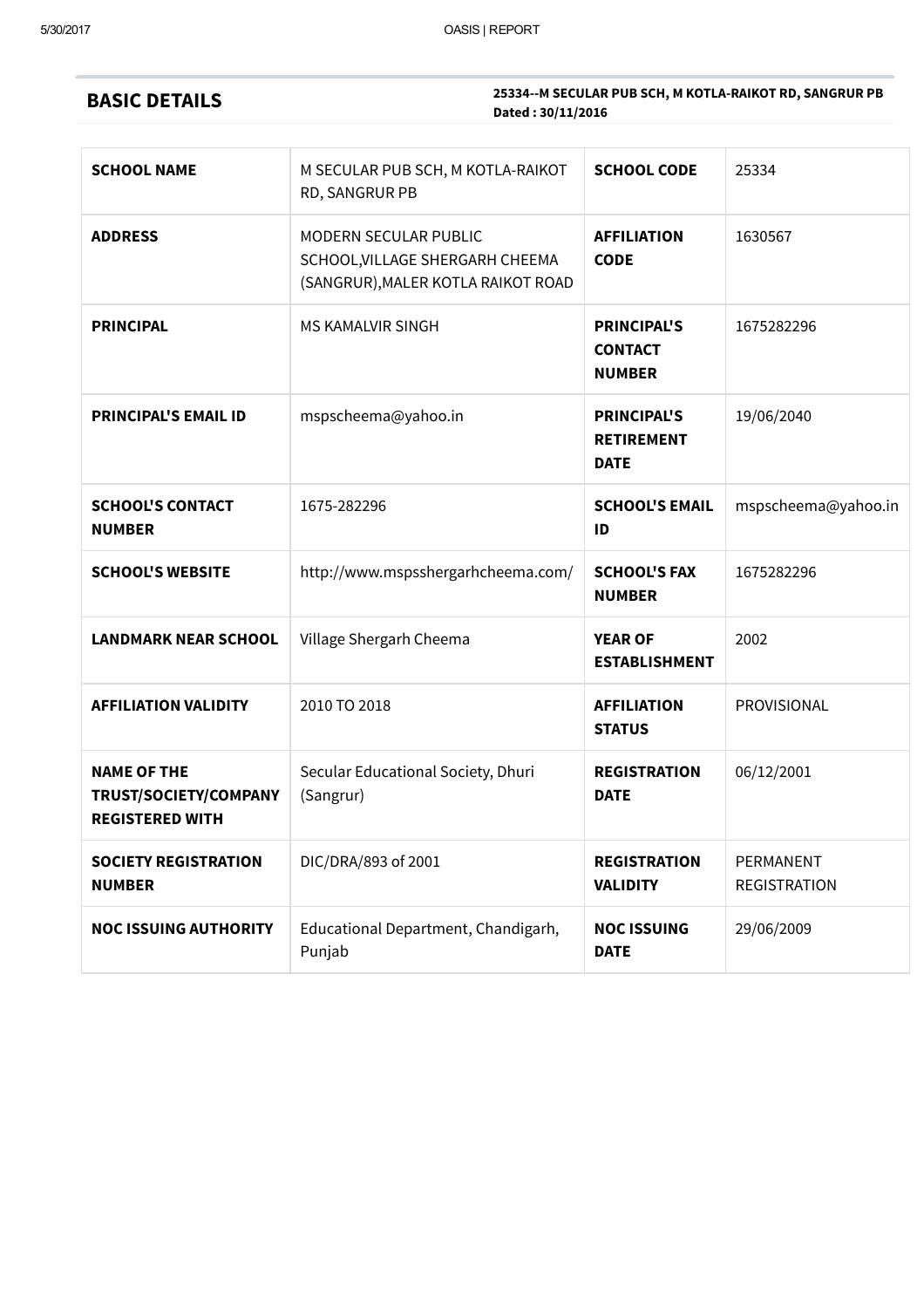## FACULTY DETAILS

| TOTAL NUMBER OF TEACHERS (ALL CLASSES)                           | 60 | <b>NUMBER OF PGTS</b>                                             | $\Omega$ |
|------------------------------------------------------------------|----|-------------------------------------------------------------------|----------|
| <b>NUMBER OF TGTS</b>                                            | 30 | <b>NUMBER OF PRTS</b>                                             | 26       |
| <b>NUMBER OF PETS</b>                                            |    | <b>OTHER NON-TEACHING STAFF</b>                                   | 3        |
| <b>NUMBER OF MANDATORY TRAINING</b><br><b>QUALIFIED TEACHERS</b> | 25 | NUMBER OF TRAININGS ATTENDED BY FACULTY<br><b>SINCE LAST YEAR</b> | 8        |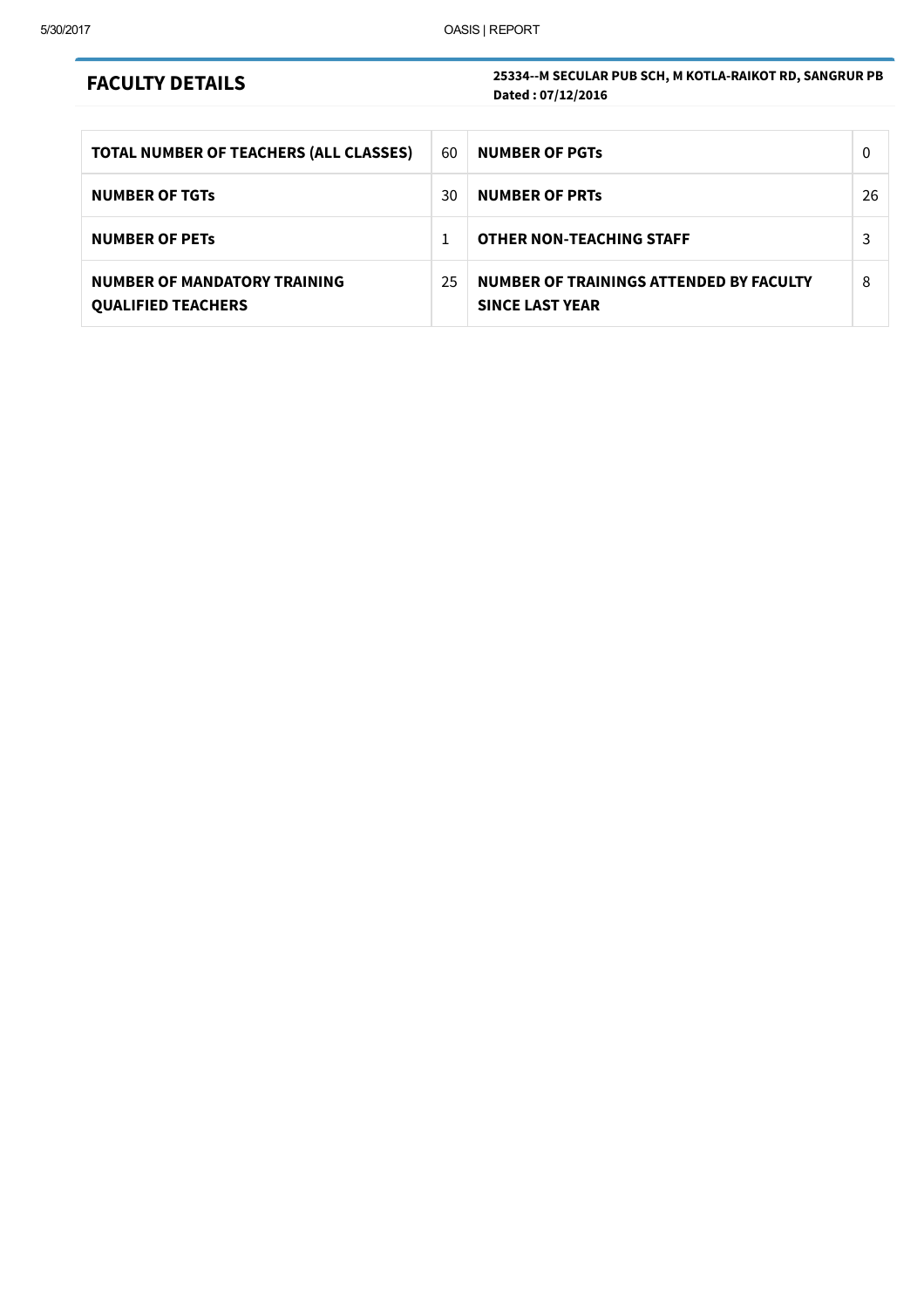# STUDENT DETAILS

| <b>CLASS</b>            | <b>TOTAL NUMBER OF SECTIONS</b> | <b>TOTAL NUMBER OF INTAKE</b> | <b>TOTAL NUMBER OF STUDENTS</b> |
|-------------------------|---------------------------------|-------------------------------|---------------------------------|
| $\mathbf{1}$            | $\mathbf{3}$                    | 160                           | 85                              |
| $\mathbf{2}$            | $\mathbf{3}$                    | 160                           | 95                              |
| $\mathbf{3}$            | $\mathsf{3}$                    | 160                           | 101                             |
| 4                       | $\overline{4}$                  | 160                           | 110                             |
| $\overline{\mathbf{5}}$ | $\mathbf{3}$                    | 160                           | 103                             |
| $\bf 6$                 | $\overline{2}$                  | 160                           | 69                              |
| $\overline{\mathbf{r}}$ | $\mathsf{3}$                    | 160                           | $91\,$                          |
| 8                       | $\mathsf{3}$                    | 160                           | 97                              |
| 9                       | $\mathsf{3}$                    | 160                           | 105                             |
| ${\bf 10}$              | $\mathbf{3}$                    | 160                           | 90                              |
| 11                      | $\mathbf 0$                     | $\boldsymbol{0}$              | $\pmb{0}$                       |
| 12                      | $\pmb{0}$                       | $\pmb{0}$                     | $\pmb{0}$                       |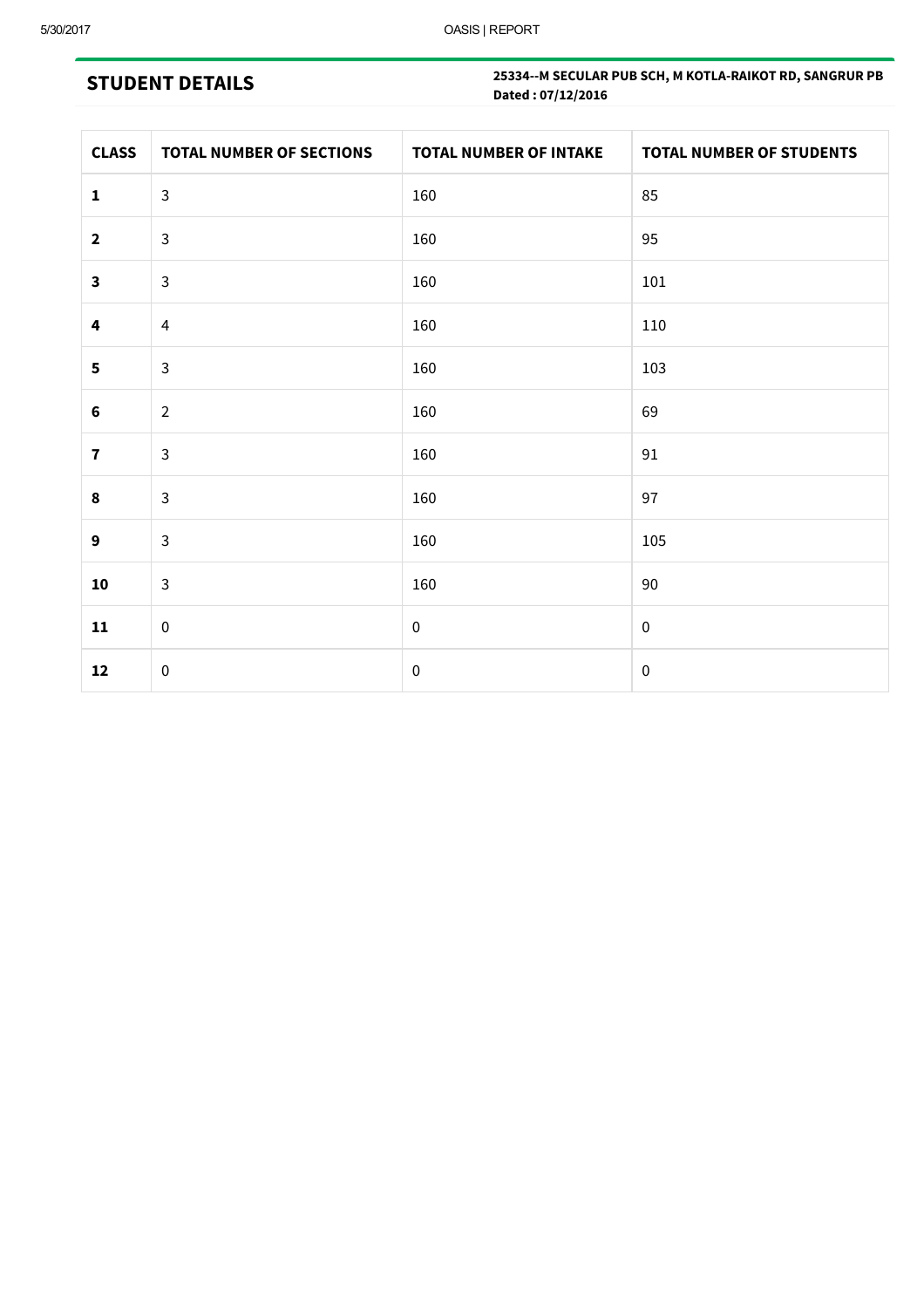#### ACADEMIC DETAILS

| <b>SUBJECTS OFFERED FOR CLASS 10</b> | <b>SUBJECTS OFFERED FOR CLASS 12</b> |
|--------------------------------------|--------------------------------------|
| 004---PUNJABI                        |                                      |
| 041---MATHEMATICS                    |                                      |
| 086---SCIENCE                        |                                      |
| 087---SOCIAL SCIENCE                 |                                      |
| 101---ENGLISH COMM.                  |                                      |
| 531---LITERARY AND CREATIVE SKILLS   |                                      |
| 532--- SCIENCE SKILLS                |                                      |
| 541---SPORTS/INDIGENOUS SPORTS       |                                      |
| 546---YOGA                           |                                      |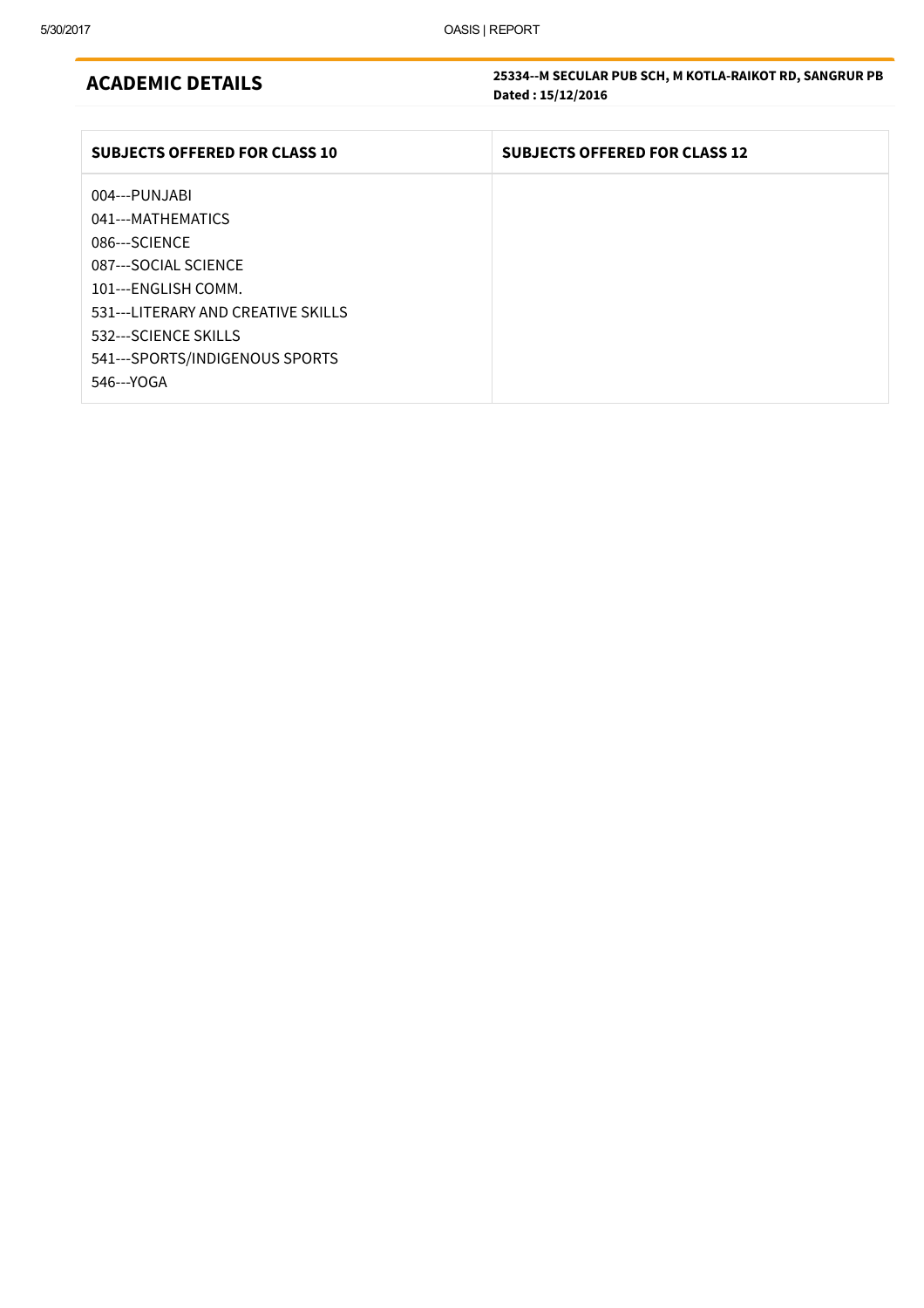|  |  |  |  |  |  |  |  |  |  | <b>INFRASTRUCTURE DETAILS</b> |  |  |  |  |  |
|--|--|--|--|--|--|--|--|--|--|-------------------------------|--|--|--|--|--|
|  |  |  |  |  |  |  |  |  |  |                               |  |  |  |  |  |

| <b>TOTAL NUMBER OF SITES OF SCHOOL</b>                         | $\mathbf{1}$   | <b>TOTAL NUMBER OF BUILDING BLOCKS</b>                           | $\overline{2}$ |
|----------------------------------------------------------------|----------------|------------------------------------------------------------------|----------------|
| <b>TOTAL AREA OF SCHOOL IN SQUARE</b><br><b>METRES</b>         | 10037          | <b>TOTAL NUMBER OF PLAYGROUNDS</b>                               | $\mathbf{1}$   |
| TOTAL AREA OF PLAYGROUND IN SQUARE<br><b>METRES</b>            | 4500           | <b>TOTAL NUMBER OF ROOMS</b>                                     | 60             |
| <b>TOTAL NUMBER OF SMALL-SIZED ROOMS</b>                       | 6              | <b>TOTAL NUMBER OF MEDIUM-SIZED</b><br><b>ROOMS</b>              | 6              |
| <b>TOTAL NUMBER OF LARGE-SIZED ROOMS</b>                       | 48             | <b>TOTAL NUMBER OF MALE REST ROOM</b>                            | $\mathbf{1}$   |
| TOTAL NUMBER OF FEMALE REST ROOM                               | $\mathbf{1}$   | <b>NUMBER OF GIRLS' TOILET</b>                                   | 10             |
| <b>NUMBER OF BOYS' TOILET</b>                                  | 12             | <b>NUMBER OF TOILETS FOR DIFFERENTLY</b><br><b>ABLED PERSONS</b> | $\overline{2}$ |
| <b>NUMBER OF WASHROOMS FOR FEMALE</b><br><b>STAFF</b>          | $\mathbf{1}$   | <b>NUMBER OF WASHROOMS FOR MALE</b><br><b>STAFF</b>              | $\mathbf{1}$   |
| <b>TOTAL NUMBER OF LIBRARIES</b>                               | 1              | <b>NUMBER OF LABORATORIES</b>                                    | 5              |
| <b>TOTAL NUMBER OF STUDENT CANTEENS</b>                        | $\mathbf{1}$   | <b>TOTAL NUMBER OF STAFF CANTEENS</b>                            | $\mathbf{1}$   |
| <b>NUMBER OF WATER PURIFIERS/ROS</b>                           | $\overline{2}$ | <b>NUMBER OF AUDITORIUMS</b>                                     | $\mathbf{1}$   |
| <b>NUMBER OF LIFTS/ELEVATORS</b>                               | 0              | <b>NUMBER OF DIGITAL CLASSROOMS</b>                              | 5              |
| DOES THE SCHOOL HAS HOSTEL FACILITY                            | N <sub>O</sub> | <b>DOES THE SCHOOL HAS GUARDS</b><br><b>EMPLOYED FOR SAFETY</b>  | <b>YES</b>     |
| <b>DOES THE SCHOOL HAS FIRE</b><br><b>EXTINGUISHERS</b>        | <b>YES</b>     | DOES THE SCHOOL HAS SPRINKLERS                                   | N <sub>O</sub> |
| DOES THE SCHOOL HAS CCTV CAMERAS<br><b>INSTALLED?</b>          | <b>YES</b>     | <b>IS THE SCHOOL EXAMINATION CENTER OF</b><br><b>CBSE?</b>       | <b>YES</b>     |
| <b>TOTAL NUMBER OF COMPUTERS IN ALL</b><br><b>COMPUTER LAB</b> | 30             | <b>DOES THE SCHOOL HAS WEB SERVERS</b>                           | <b>YES</b>     |
| DOES THE SCHOOL HAS A BOUNDARY<br>WALL?                        | <b>YES</b>     | IS YOUR SCHOOL BARRIER FREE/ HAS<br><b>RAMPS?</b>                | <b>YES</b>     |
| DOES THE SCHOOL HAS CLINIC FACILITY?                           | NO.            | DOES THE SCHOOL HAS A STRONG ROOM?                               | NO.            |
| DOES THE SCHOOL HAS A GYMNASIUM?                               | NO             | <b>IS YOUR SCHOOL WI-FI ENABLED?</b>                             | <b>YES</b>     |
| <b>PROVISION OF WEB BASED LEARNING</b><br><b>PROGRAMS?</b>     | <b>YES</b>     | DOES THE SCHOOL HAS FIRE ALARMS?                                 | NO.            |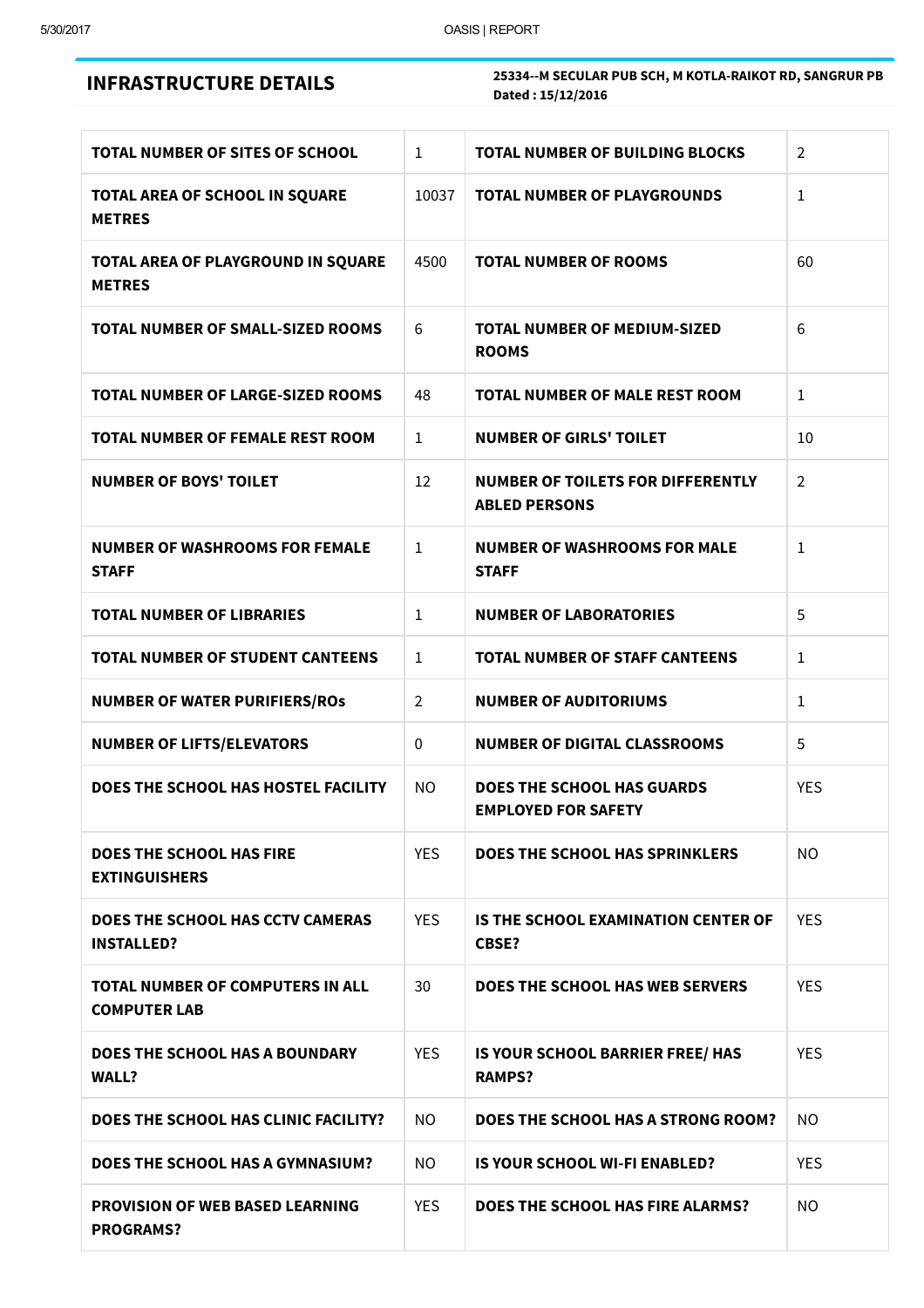| DOES THE SCHOOL HAS SPORTS FACILITY?                      | <b>YES</b> | DOES THE SCHOOL HAS INDOOR GAMES<br><b>FACILITY?</b> | <b>YES</b> |
|-----------------------------------------------------------|------------|------------------------------------------------------|------------|
| DOES THE SCHOOL HAS A SWIMMING<br>POOL?                   | NO.        | DOES THE SCHOOL HAS DANCE/MUSIC<br><b>FACILITY?</b>  | <b>YES</b> |
| <b>TOTAL NUMBER OF BUSES OWNED</b>                        | 10         | <b>TOTAL NUMBER OF BUSES HIRED</b>                   | 5          |
| <b>TOTAL NUMBER OF VANS/MATADORS</b>                      | 3          | <b>TOTAL NUMBER OF DRIVERS</b>                       | 10         |
| <b>NUMBER OF FEMALE ATTENDANTS FOR</b><br><b>BUS DUTY</b> | 4          | <b>NUMBER OF ACTIVITY ROOMS</b>                      | 1          |
| <b>NAME OF TRANSPORT COORDINATOR</b>                      | ABC.       | <b>TRANSPORT COORDINATOR CONTACT</b>                 | 1675294196 |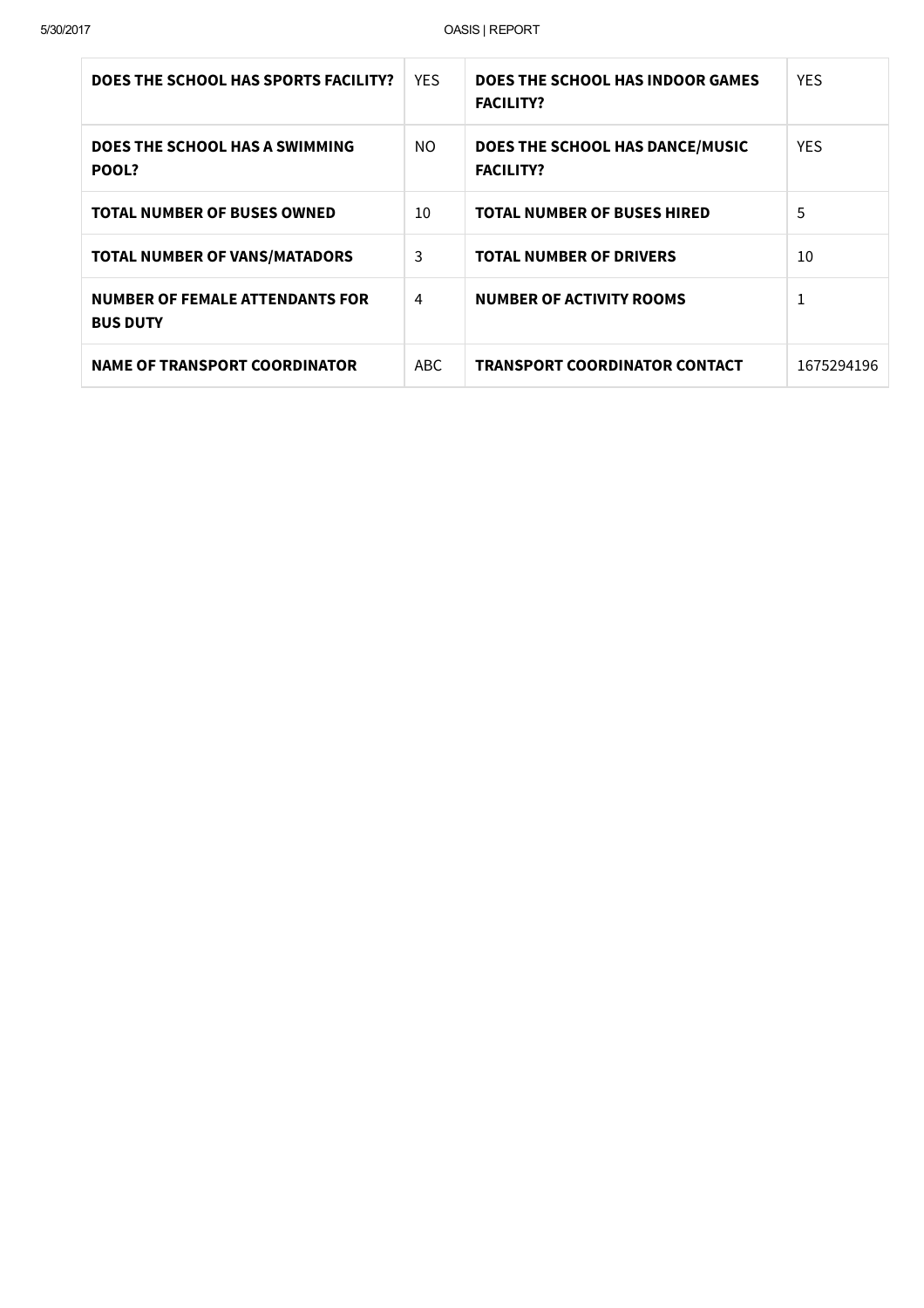### LOCATION DETAILS

| <b>NEAREST NATIONALISED</b><br><b>BANK</b> | AXIS BANK, MALERKOTLA                | DISTANCE OF BANK FROM SCHOOL IN KM                             | 11  |
|--------------------------------------------|--------------------------------------|----------------------------------------------------------------|-----|
| <b>NEAREST BUS STATION</b>                 | <b>BUS STAND, MALERKOTLA</b>         | DISTANCE OF BUS TERMINAL FROM SCHOOL IN<br>KМ                  | 11  |
| <b>NEAREST RAILWAY</b><br><b>STATION</b>   | MALERKOTLA                           | <b>DISTANCE OF RAILWAY STATION FROM</b><br><b>SCHOOL IN KM</b> | 11  |
| <b>NEAREST AIRPORT</b>                     | AMRITSAR                             | DISTANCE OF AIRPORT FROM SCHOOL IN KM                          | 220 |
| <b>NEAREST HOSPITAL</b>                    | <b>CIVIL</b><br>HOSPITAL, MALERKOTLA | DISTANCE OF HOSPITAL FROM SCHOOL IN KM                         | 11  |
| <b>NEAREST POLICE STATION</b>              | SANDAUR                              | <b>DISTANCE OF POLICE STATION FROM SCHOOL</b><br><b>IN KM</b>  | 5   |
| <b>NEAREST METRO STATION</b>               |                                      | DISTANCE OF METRO FROM SCHOOL IN KM                            |     |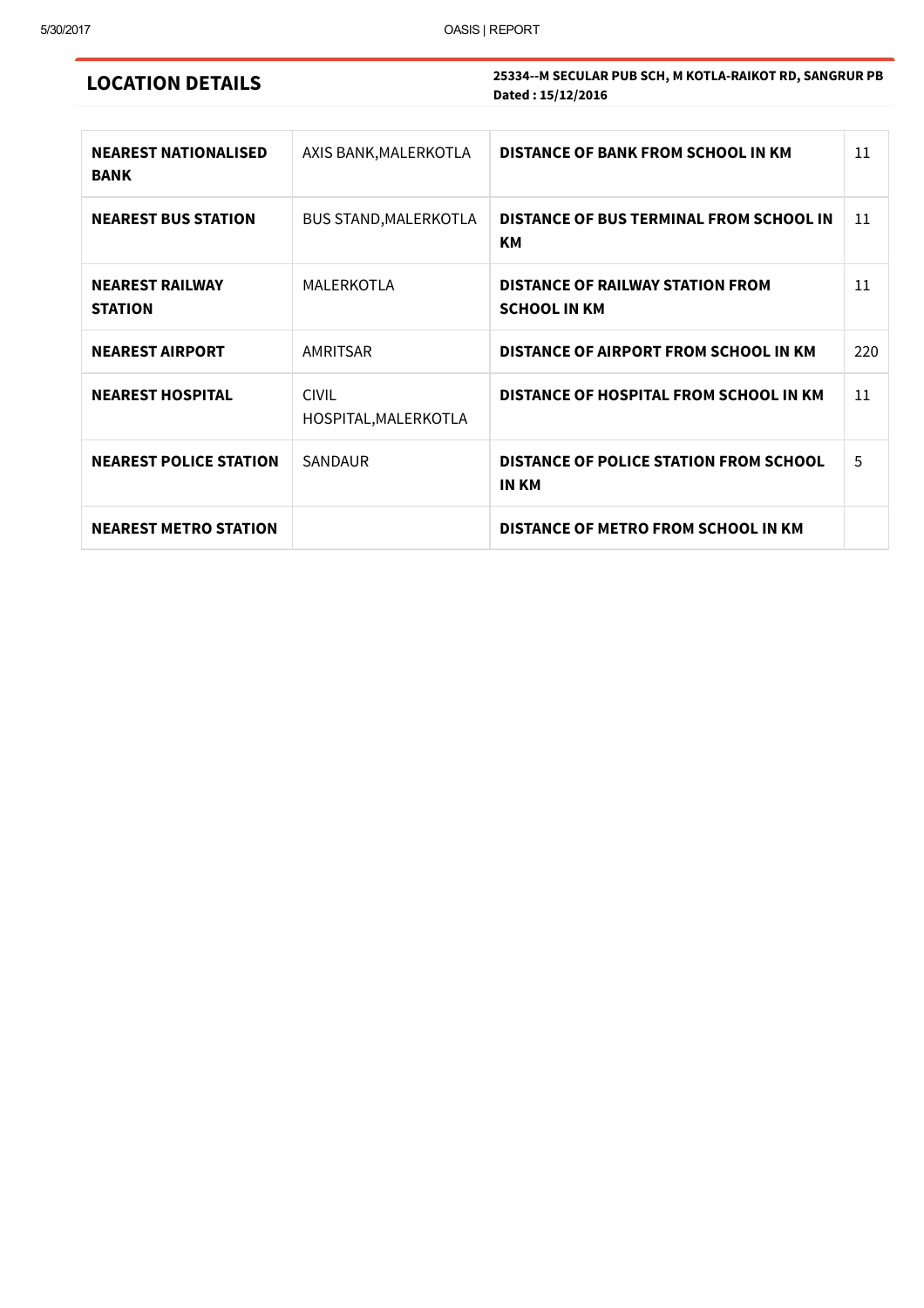OTHER VITAL INFORMATION

| <b>10th BOARD PASS</b><br><b>PERCENTAGE</b><br>(2014/2015/2016)                                                            | 100/100/100           | <b>12th BOARD PASS</b><br><b>PERCENTAGE</b><br>(2014/2015/2016)                                                 | 0/0/0                  |  |  |  |  |
|----------------------------------------------------------------------------------------------------------------------------|-----------------------|-----------------------------------------------------------------------------------------------------------------|------------------------|--|--|--|--|
| <b>NAME OF WELLNESS/ACTIVITY</b><br><b>TEACHER</b>                                                                         | <b>YES</b>            | <b>NAME OF</b><br><b>GRIEVANCE/COMPLAINT</b><br><b>REDRESSAL OFFICER</b>                                        | <b>KAMALVIR SINGH</b>  |  |  |  |  |
| <b>CONTACT NUMBER OF</b><br><b>GRIEVANCE/COMPLAINT</b><br><b>REDRESSAL OFFICER</b>                                         | 8872391910            | <b>EMAIL ID OF</b><br><b>GRIEVANCE/COMPLAINT</b><br><b>REDRESSAL OFFICER</b>                                    | kamalvird@yahoo.com    |  |  |  |  |
| <b>NAME OF HEAD OF SEXUAL</b><br><b>HARASSMENT COMMITTEE</b>                                                               | <b>KAMALVIR SINGH</b> | <b>CONTACT NUMBER OF</b><br><b>HEAD OF SEXUAL</b><br><b>HARASSMENT</b><br><b>COMMITTEE</b>                      | 8872391910             |  |  |  |  |
| <b>EMAIL ID OF HEAD OF SEXUAL</b><br><b>HARASSMENT COMMITTEE</b>                                                           | kamalvird@yahoo.com   | <b>NAME OF CONTACT</b><br><b>PERSON IN CASE OF</b><br><b>EMERGENCY</b>                                          | PUSHPINDERJIT SINGH    |  |  |  |  |
| <b>CONTACT NUMBER OF</b><br><b>CONTACT PERSON IN CASE OF</b><br><b>EMERGENCY</b>                                           | 9872650251            | <b>EMAIL ID OF CONTACT</b><br><b>PERSON IN CASE OF</b><br><b>EMERGENCY</b>                                      | pintudhillon@yahoo.com |  |  |  |  |
| <b>TOTAL NUMBER OF DOCTORS</b><br><b>IN SCHOOL CLINIC</b>                                                                  | $\mathbf 0$           | <b>TOTAL NUMBER OF</b><br><b>NURSES IN SCHOOL</b><br><b>CLINIC</b>                                              | $\mathbf 0$            |  |  |  |  |
| <b>TOTAL NUMBER OF BEDS IN</b><br><b>SCHOOL CLINIC</b>                                                                     | $\mathbf{1}$          | <b>LEVEL OF INVOLVEMENT</b><br>OF SCHOOL IN CBSE<br><b>ACTIVITIES</b>                                           | <b>ACTIVE</b>          |  |  |  |  |
| <b>DO THE TEACHERS GET</b><br>PROPER GRADE LIKE PGT/TGT<br><b>AS PER THE CLASSES THEY</b><br><b>ARE ENTITLED TO TEACH?</b> | <b>YES</b>            | <b>DO THE TEACHERS AND</b><br><b>STAFF GET THEIR</b><br><b>SALARY WITHIN FIRST</b><br><b>WEEK OF THE MONTH?</b> | <b>YES</b>             |  |  |  |  |
| <b>DOES THE SCHOOL HAS EPF</b><br><b>FACILITY FOR STAFF</b>                                                                | <b>YES</b>            | <b>EPF REGISTRATION</b><br><b>NUMBER</b>                                                                        | PB/BTI/24545           |  |  |  |  |
| <b>MODE OF SALARY PAYMENT</b>                                                                                              | bankpayment           | <b>NAME OF BANK WITH</b><br><b>SALARY ACCOUNT</b>                                                               | AXIS BANK, MALERKOTLA  |  |  |  |  |
| ARE THE SCHOOL ACCOUNTS<br><b>AUDITED REGULARLY?</b>                                                                       | <b>YES</b>            | <b>PARENT TEACHERS</b><br><b>ASSOCIATION AS PER</b><br><b>NORMS</b>                                             | <b>YES</b>             |  |  |  |  |
| <b>ACADEMIC SESSION</b>                                                                                                    | <b>APRIL TO MARCH</b> | <b>VACATION PERIOD</b>                                                                                          | <b>JUNE TO JUNE</b>    |  |  |  |  |
| <b>BEST PRACTICES OF SCHOOL</b>                                                                                            |                       |                                                                                                                 |                        |  |  |  |  |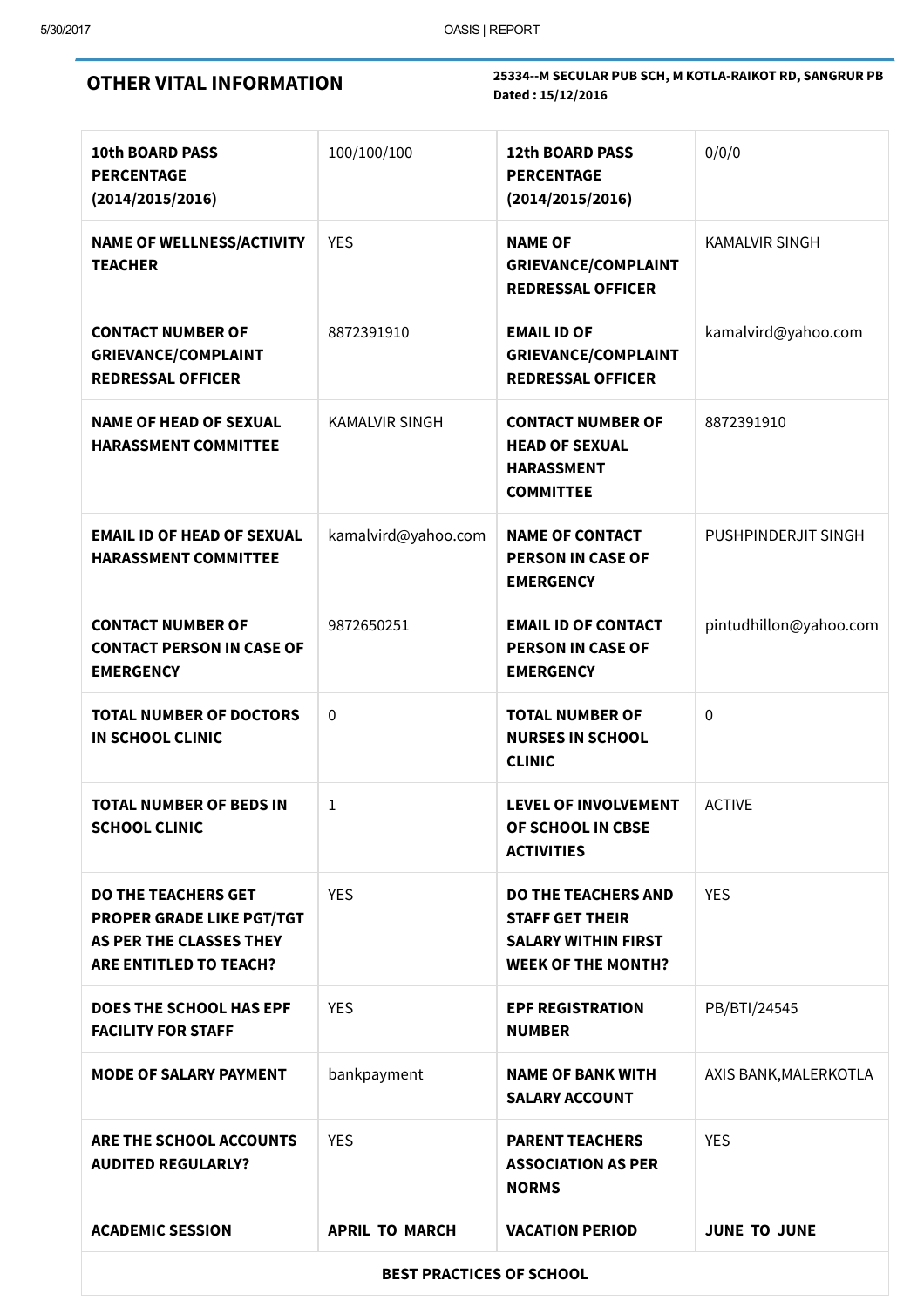Our efforts to impart quality education to students are through different co-curricular activities/competitions/sports/seminars/fairs to make them able good assets of our nation and they may achieve their dreamed goals of life.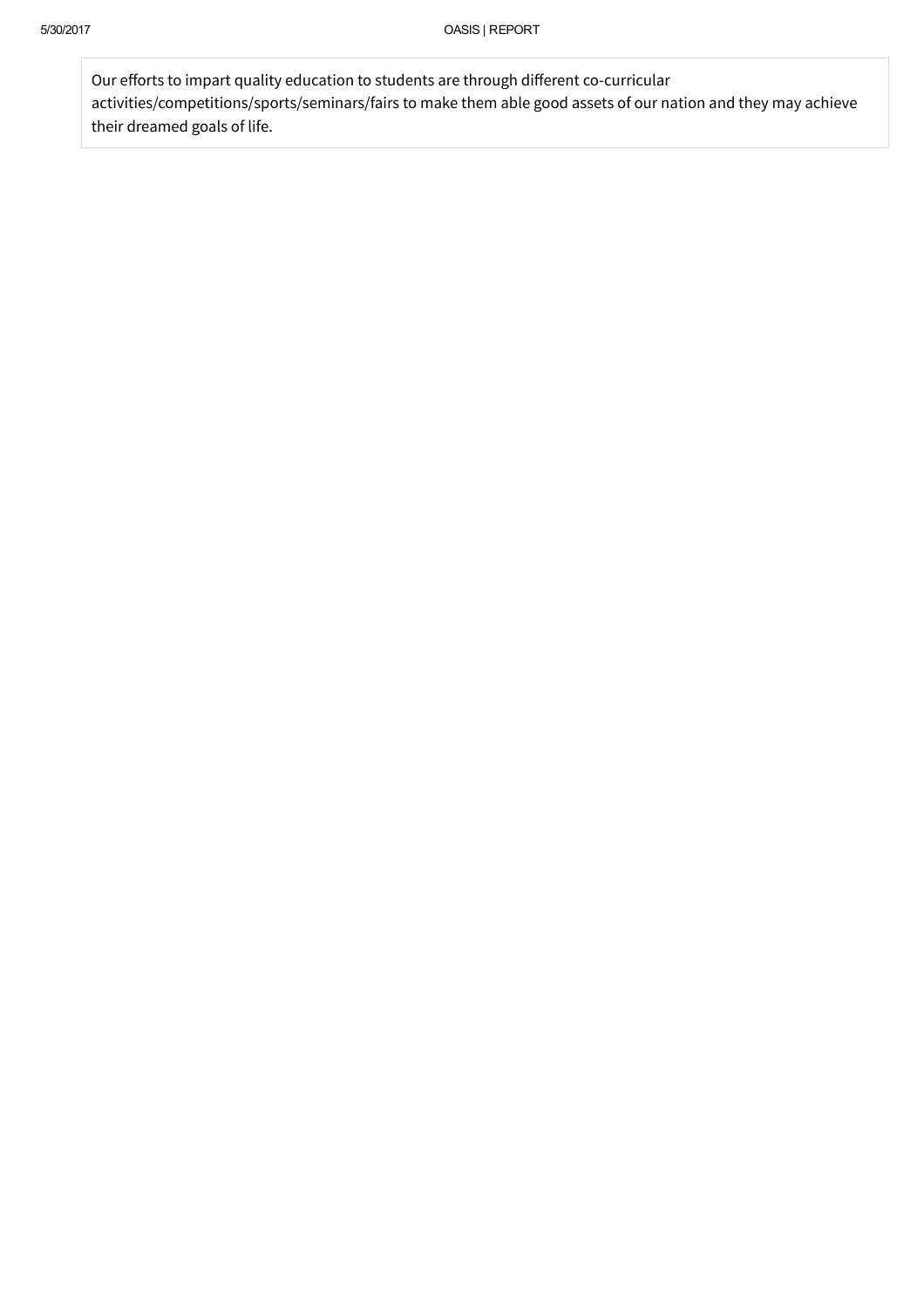# FEE STRUCTURE OF SCHOOL

| <b>CLASS</b>                      | <b>ADMISSION</b><br><b>FEE</b><br>(in Rupees) | <b>TUITION</b><br><b>FEE</b><br>(in<br><b>Rupees</b> ) | <b>YEARLY</b><br><b>DEVELOPMENT</b><br><b>CHARGES</b><br>(in Rupees) | <b>ANNUAL/MONTHLY OTHER CHARGES</b><br><b>FOR OTHER FACILITIES</b><br>(in Rupees) |
|-----------------------------------|-----------------------------------------------|--------------------------------------------------------|----------------------------------------------------------------------|-----------------------------------------------------------------------------------|
| <b>PRIMARY</b>                    | 0                                             | 800                                                    | 300                                                                  | 3350                                                                              |
| <b>MIDDLE</b>                     | 0                                             | 1030                                                   | 350                                                                  | 3500                                                                              |
| <b>SECONDARY</b>                  | $\Omega$                                      | 1150                                                   | 350                                                                  | 3850                                                                              |
| <b>SENIOR</b><br><b>SECONDARY</b> | 0                                             | 0                                                      | $\boldsymbol{0}$                                                     | $\Omega$                                                                          |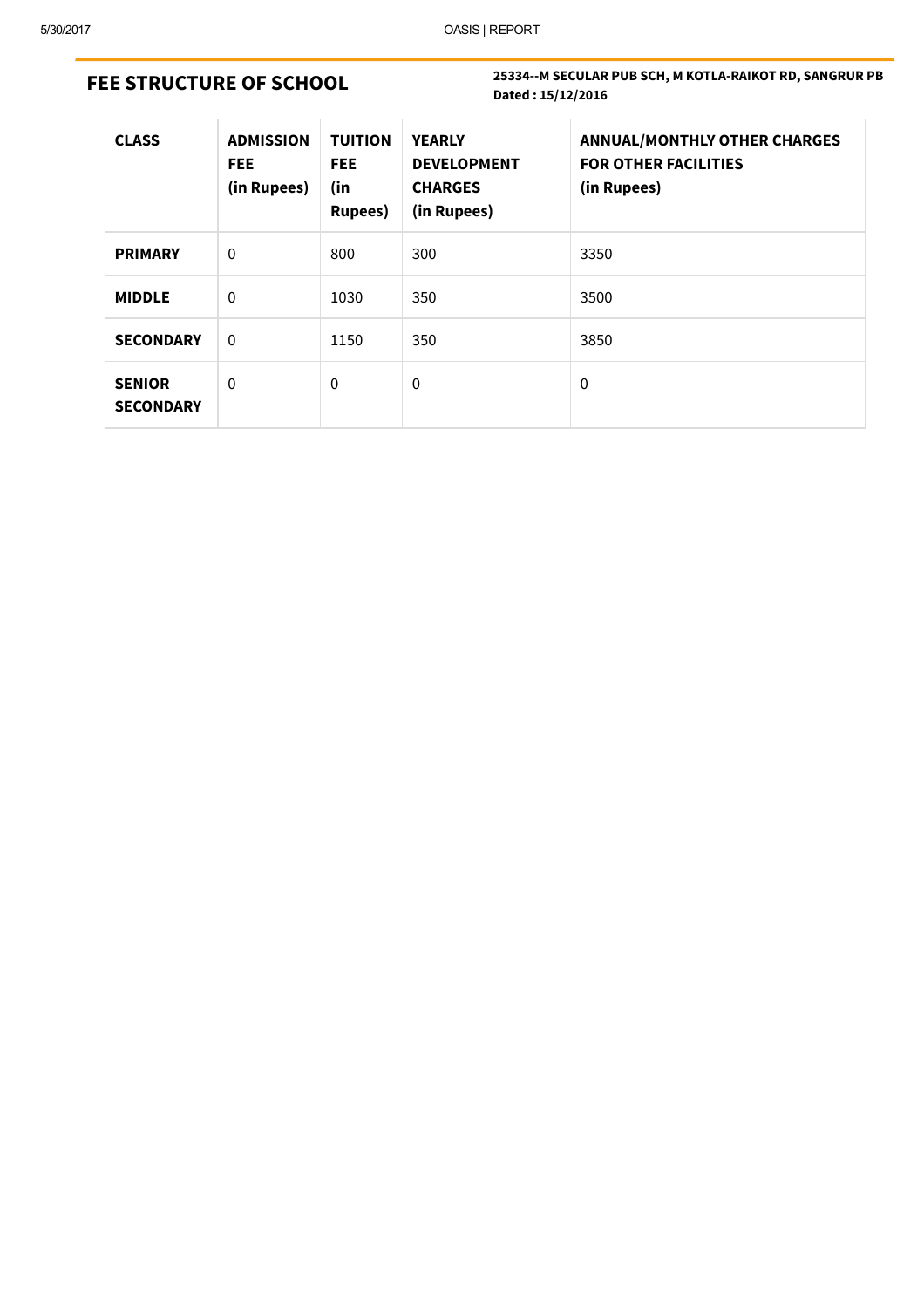## PHOTO OF SCHOOL

#### 25334--M SECULAR PUB SCH, M KOTLA-RAIKOT RD, SANGRUR PB Dated : 14/12/2016

#### SCHOOL PHOTOS



#### PLAYGROUND PHOTO



#### LIBRARY PHOTO

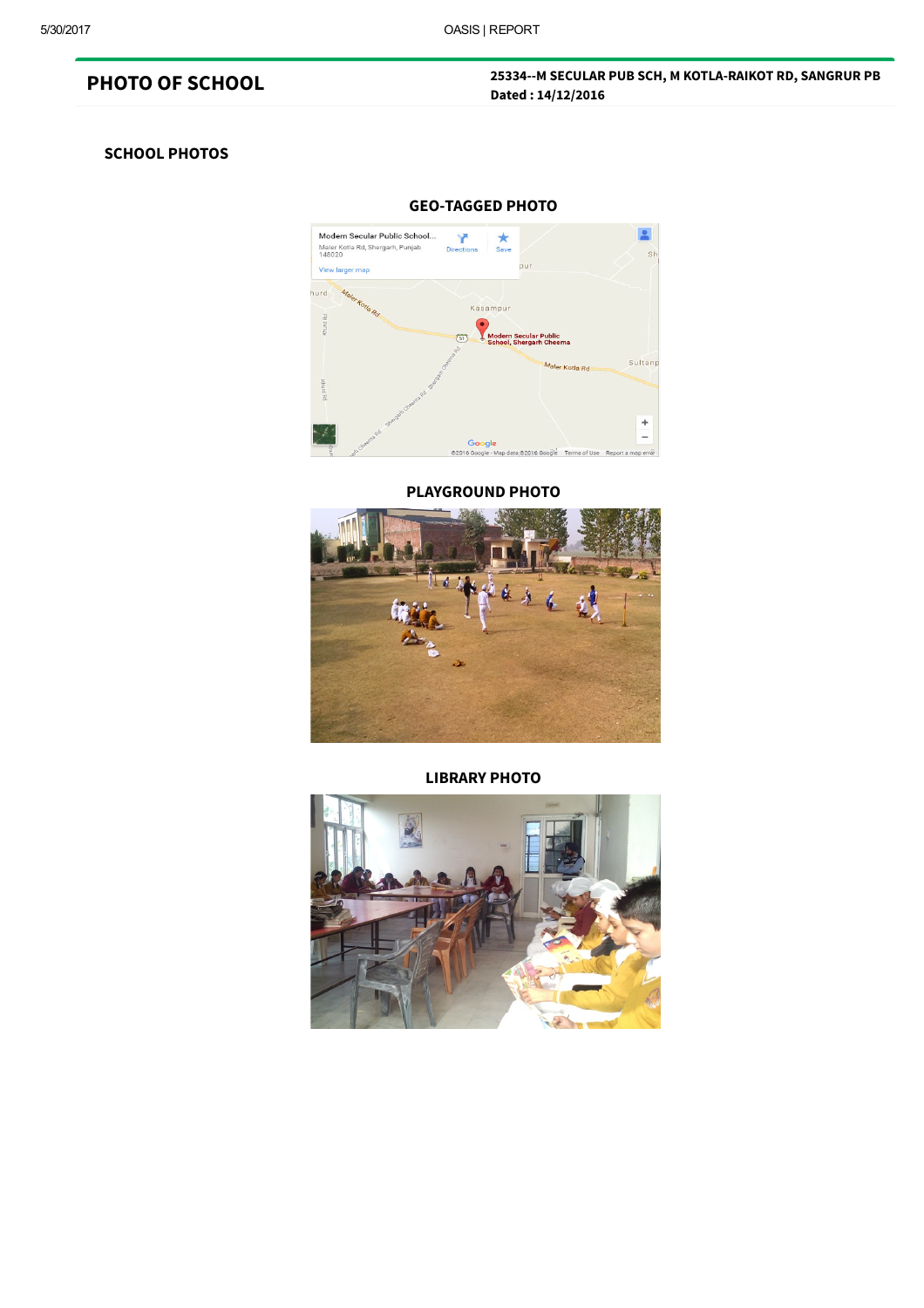

BIOLOGY LAB PHOTO



CHEMISTRY LAB PHOTO



PHYSICS LAB PHOTO



#### SCIENCE LAB PHOTO